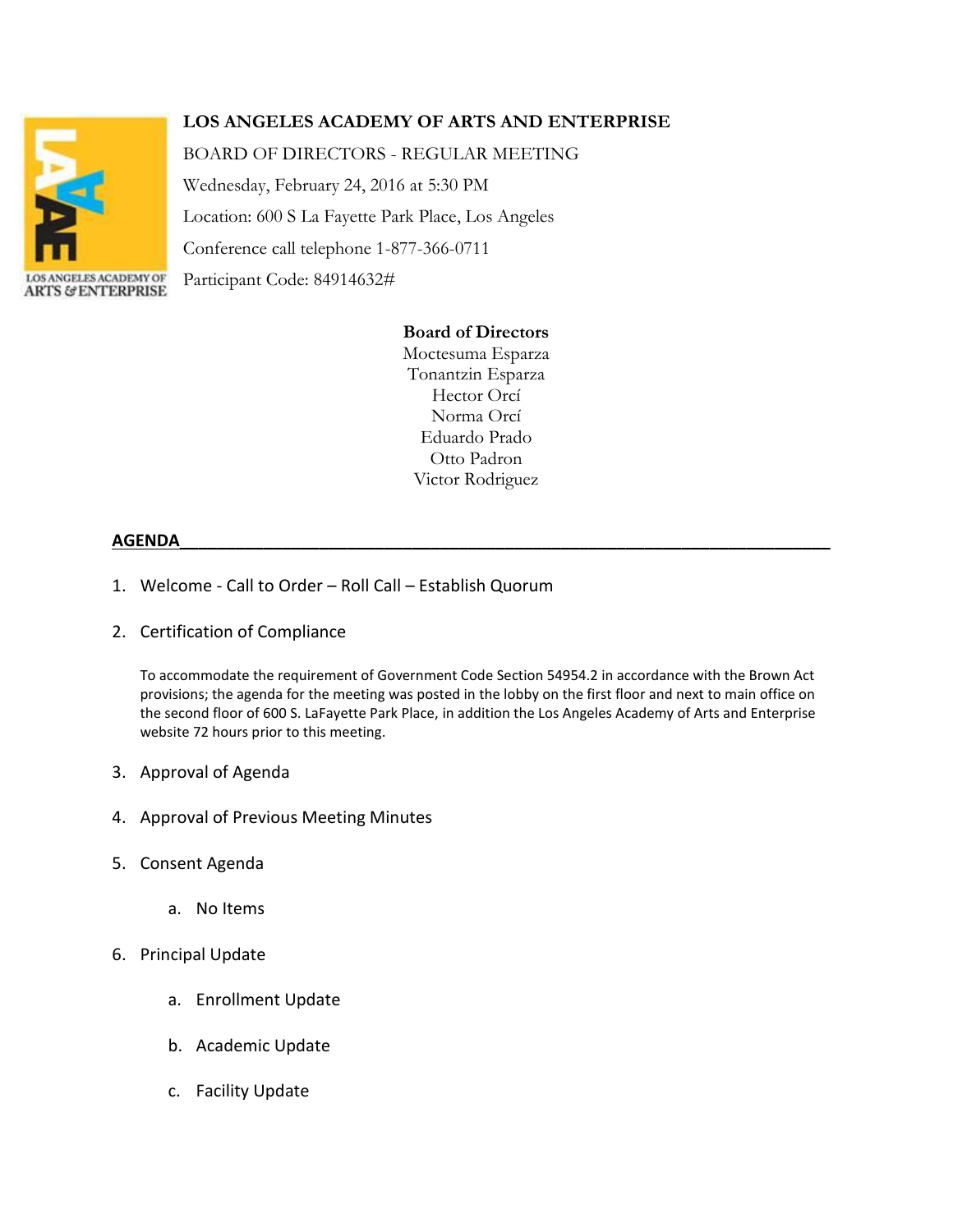- 7. Stakeholder Update
- 8. Public Comment
- 9. Old Business
	- a. Resolution to Adopt Proposition 39 Alternative Agreement 2015/16
	- b. Discussion of Proposition 39 Offer 2016/17
	- c. Discussion of Aztecs Rising MOU

#### 10. New Business

- a. Re-Election of Board Officers
- b. Review and Approve Financial Reports
	- i. Balance Sheet
	- ii. Income Statement
	- iii. Budget to Actuals
	- iv. Cash Flow
	- v. Check Register
- c. Ratification of Second Interim Report
- d. Adoption of Revised Budget
- e. Ratification of the School Accountability Report Card (SARC)
- f. Discussion of LCAP
- g. Discussion of Form 700 Statement of Economic Interests
- h. Ratification of Asset Search Proposal
- i. Discussion of Graduation Criteria and No 'D' Policy
- j. Ratification of 600 S. LaFayette Park Place Lease Renewal